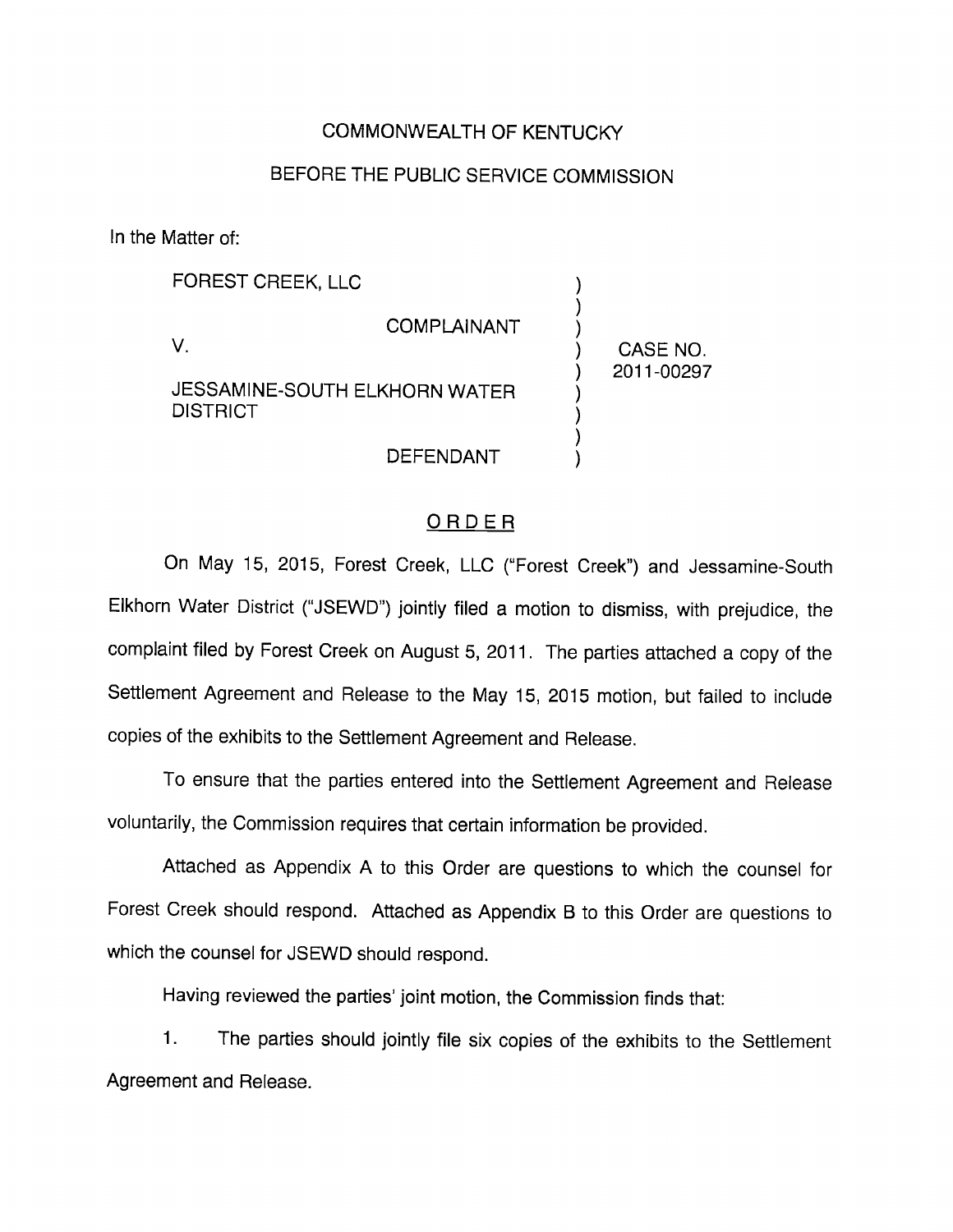2. Counsel for Forest Creek should respond to the questions in Appendix A to this Order.

Counsel for JSEWD should respond to the questions in Appendix B to this 3. Order.

IT IS THEREFORE ORDERED that:

1. Within seven days of entry of this Order, the parties shall jointly file six copies of the exhibits to the Settlement Agreement and Release.

2. Within seven days of entry of this Order, Counsel for Forest Creek shall respond to the questions in Appendix A to this Order.

3. Within seven days of entry of this Order, Counsel for JSEWD should respond to the questions in Appendix B to this Order.

By the Commission



ATTEST: Executive Director

Case No. 2011-00297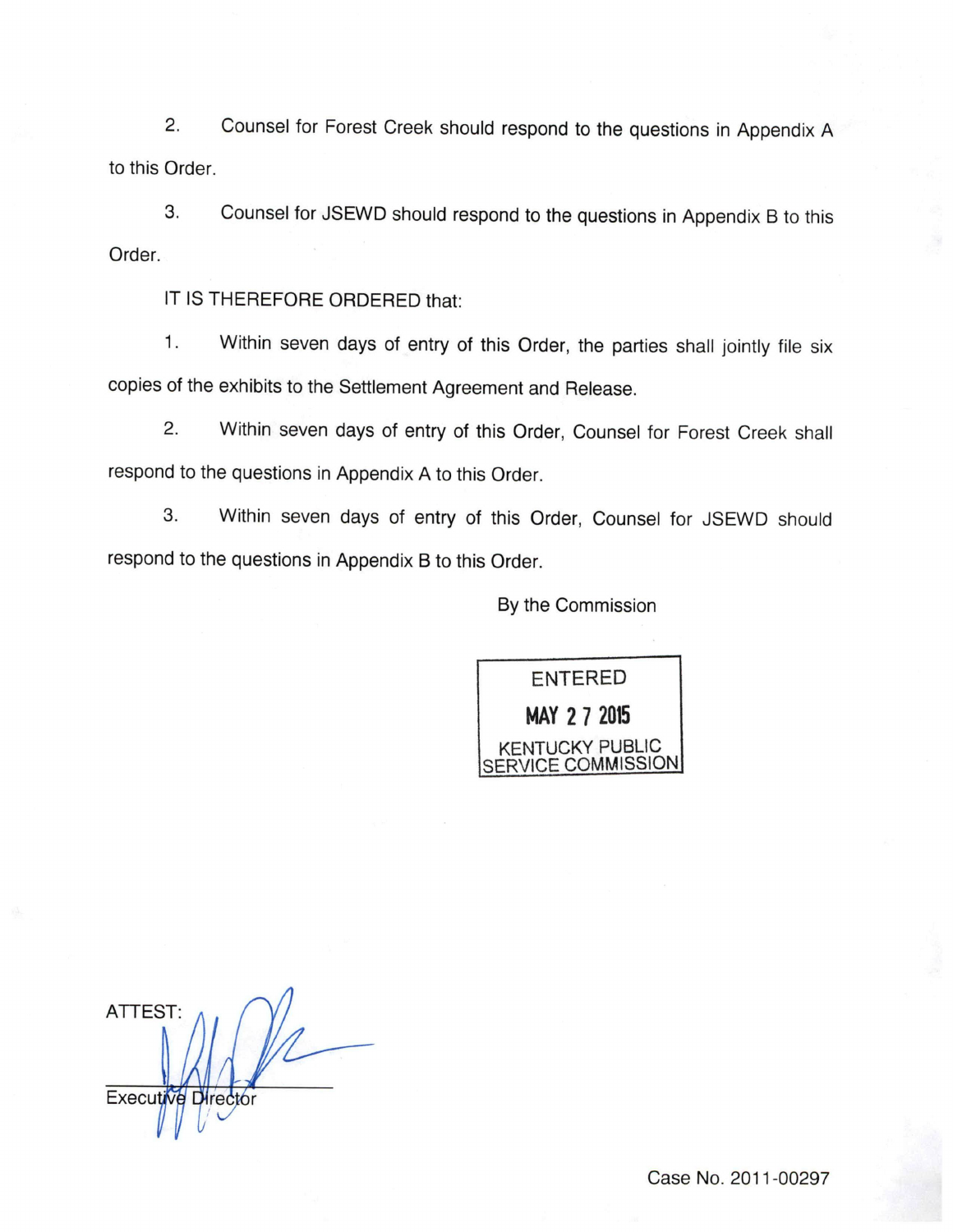#### APPENDIX A

## APPENDIX TO AN ORDER OF THE KENTUCKY PUBLIC SERVICE COMMISSION IN CASE NO. 2011-00297 DATED MAY 2 7 2015

1. Was Forest Creek aware of, and have an opportunity to participate in, all of the negotiations that resulted in the Settlement Agreement and Release?

2. Did Forest Creek sign the Settlement Agreement and Release and fully support each and every provision contained therein?

3. Are there any provisions in the Settlement Agreement and Release that Forest Creek does not understand, or that Forest Creek objects to or takes issue with?

4. Were any considerations of any kind offered, or were any promises made, other than what is expressly set forth in the Settlement Agreement and Release, to induce Forest Creek to negotiate and sign the Settlement Agreement and Release?

5. Are you aware of any reason why the Commission should not adopt and approve the Settlement Agreement and Release in its entirety?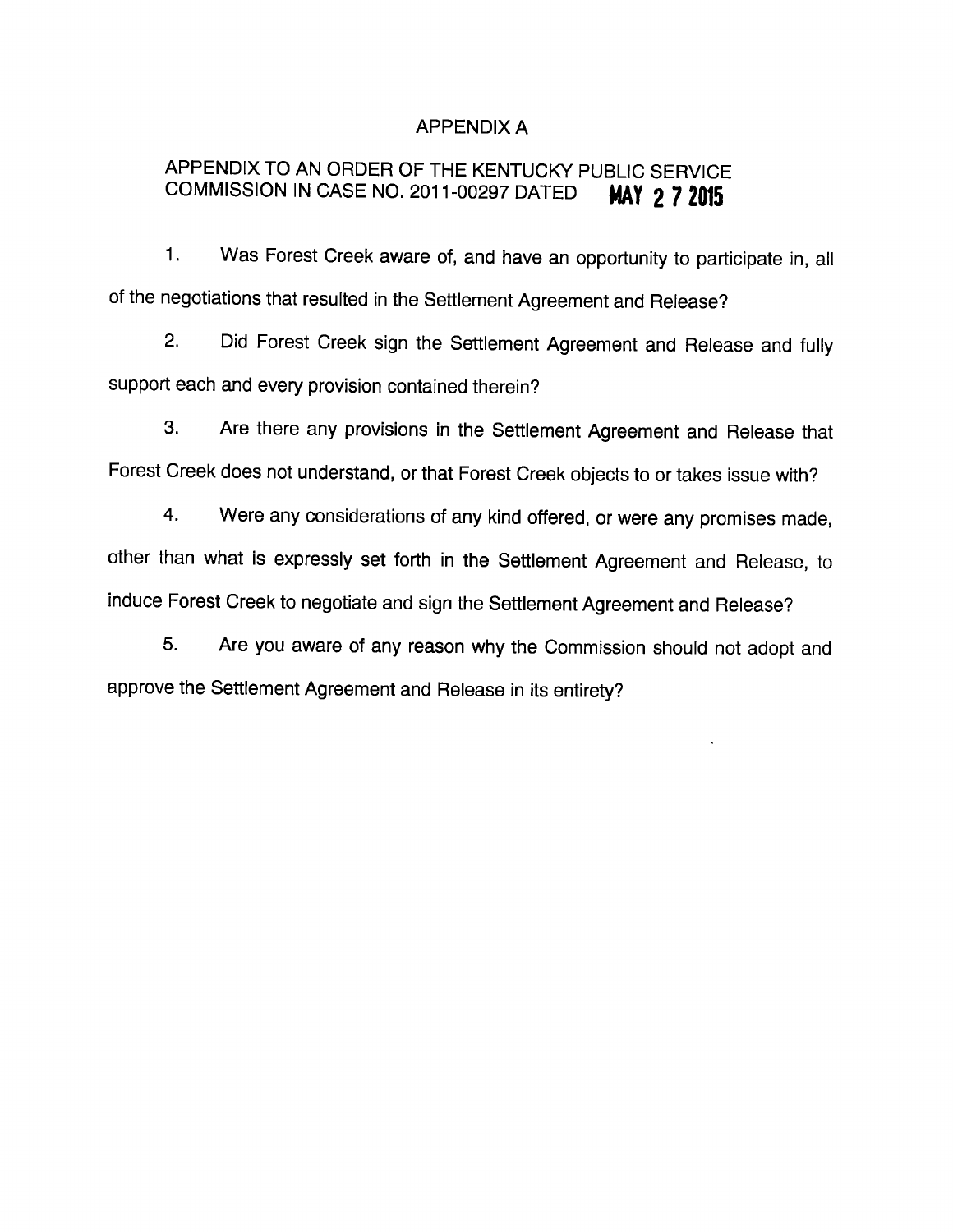## APPENDIX B

# APPENDIX TO AN ORDER OF THE KENTUCKY PUBLIC SERVICE COMMISSION IN CASE NO. 2011-00297 DATED **MAY 2 7 2015**

1. Was JSEWD aware of, and have an opportunity to participate in, all of the negotiations that resulted in the Settlement Agreement and Release?

2. Did JSEWD sign the Settlement Agreement and Release and fully support each and every provision contained therein?

3. Are there any provisions in the Settlement Agreement and Release that JSEWD does not understand, or that JSEWD objects to or takes issue with?

4. Were any considerations of any kind offered, or were any promises made, other than what is expressly set forth in the Settlement Agreement and Release, to induce JSEWD to negotiate and sign the Settlement Agreement and Release?

5. Are you aware of any reason why the Commission should not adopt and approve the Settlement Agreement and Release in its entirety?